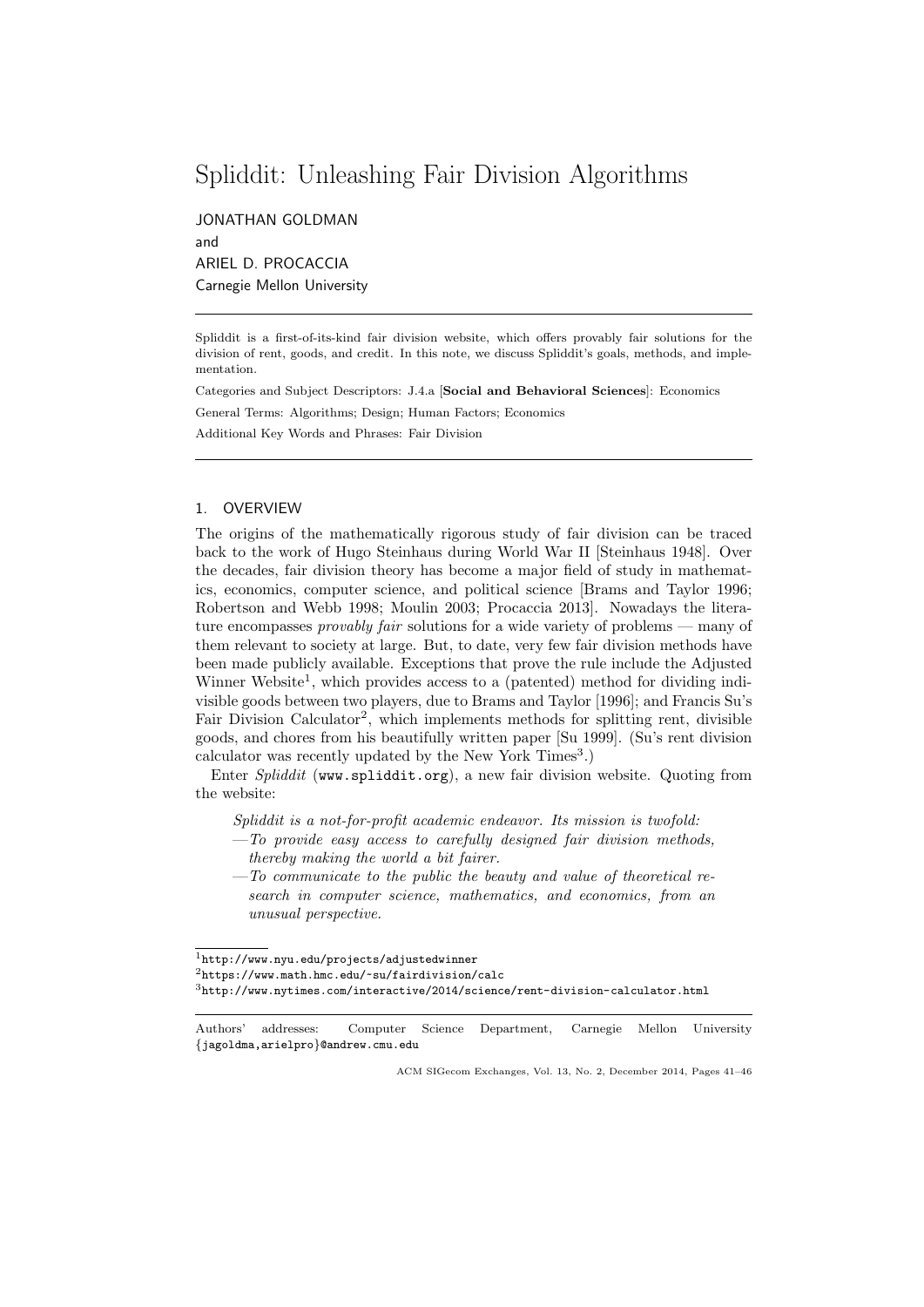#### 42 · J. Goldman and A. D. Procaccia



Fig. 1. Spliddit's three applications.

Spliddit was officially launched on November 4, 2014. Building on early press coverage in popular technology and science websites such as Gizmodo, Lifehacker, and Slashdot, Spliddit has attracted almost 20,000 visitors in the first week after launch. We expect to serve hundreds of thousands of users in the coming months.

#### 2. THE THREE APPLICATIONS

Spliddit currently includes three applications (see Figure 1), which were selected to maximize broad appeal and usability. A single algorithm is provided for each application, even in cases where several incomparable approaches are present in the fair division literature. This nontrivial design choice is partly driven by usability considerations, and partly by educational considerations: it allows us to focus on giving an accessible explanation (enhanced by animations) of the guaranteed fairness properties in the context of each of the three applications.

In the remainder of this section we describe Spliddit's applications, as well as their corresponding algorithms and fairness guarantees.

**Splitting rent.** The rent division problem involves  $n$  players (housemates) and rooms.<sup>4</sup> The total rent, say  $R$ , is also given. The goal is to fairly assign the rooms to players and divide the rent.

We assume that each player *i* has value  $V_{ij}$  for room *j*, so that for all *i*,  $\sum_j V_{ij} =$ R. Suppose that price of room j is  $p_j$ , and  $\sum_j p_j = R$ . The utility functions of the players are *quasi-linear* in prices, that is, the utility of player i for room j is  $V_{ij} - p_j$ . Therefore, the only information Spliddit needs to elicit from each player is her value  $V_{ij}$  for each room j (see Figure 2).

Spliddit's rent division scheme is an implementation of an algorithm developed by Abdulkadiroğlu et al. [2004]. In a nutshell, it is a market-based algorithm which iteratively increases the prices of overdemanded rooms (at the same rate) and decreases the prices of the other rooms (at the same rate). The allocation is guaranteed to be *envy-free*: If player i is assigned room j for price  $p_i$ , then for any room j',  $V_{ij} - p_j \geq V_{ij'} - p_{j'}$ . In this domain, every envy-free allocation is also Pareto efficient, that is, there is no other allocation for which all players have weakly greater utility, and at least one player has strictly greater utility.

<sup>4</sup>Spliddit deals with rooms that are shared by multiple roommates by creating several copies of the room, one for each roommate.

ACM SIGecom Exchanges, Vol. 13, No. 2, December 2014, Pages 41–46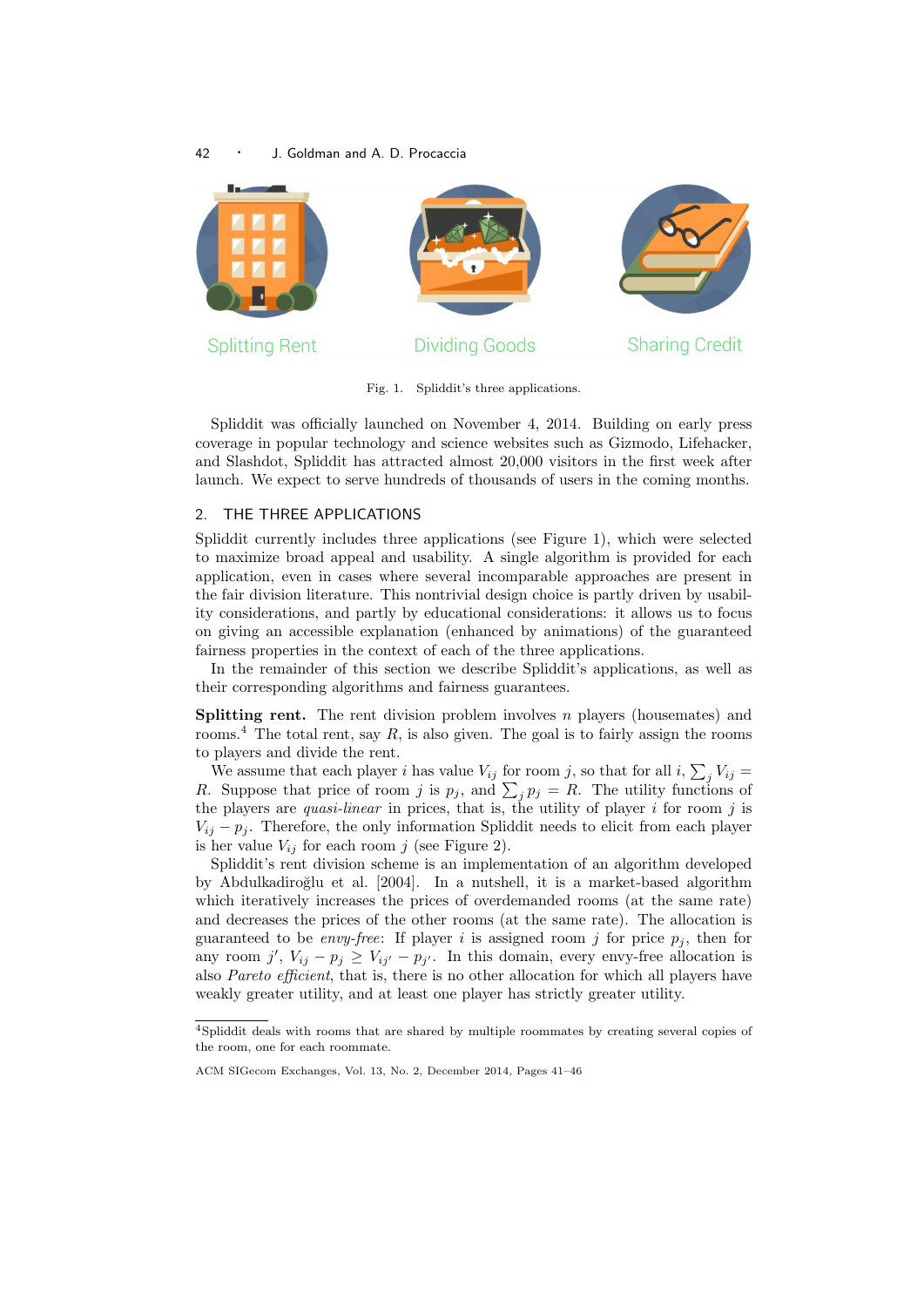

Fig. 2. Bidding interface for rent division.

Interestingly, Brams and Kilgour [2001] observe that there are situations where some prices are negative at every envy-free allocation — some players are paid to live in the house! But the algorithm of Abdulkadiroğlu et al. [2004] guarantees that prices will be nonnegative if an envy-free allocation with nonnegative prices exists. In practice, we believe it is highly unlikely that the algorithm will output negative prices for inputs that reflect real-life values.

**Dividing goods.** Spliddit's second application allocates a set of goods  $G$  to a set of  $n$  players. The goods can be divisible or indivisible, but the problem is nontrivial only when some of the goods are indivisible. Inheritance is the paradigmatic use case, e.g., dividing an art or jewelry collection (consisting of indivisible goods) among three or more heirs. Each player i has value  $V_{ij}$  for good j. We assume that valuations are *additive*, that is, the value of player  $i$  for a bundle of goods  $X$ is  $V_i(X) \triangleq \sum_{j \in X} V_{ij}$ . Additivity underlies our fairness guarantees, and, perhaps even more importantly, it facilitates easy elicitation of preferences. On Spliddit, each player simply distributes a pool of 1000 points between the goods.

Let us denote an allocation of the goods by  $A_1, \ldots, A_n$ , where  $A_i$  is the bundle of goods allocated to player i. Spliddit's algorithm considers three increasingly weaker levels of fairness:

- (1) Envy-freeness:  $V_i(A_i) \geq V_i(A_{i'})$  for every pair of players i, i'. It is clear that envy-freeness is not always feasible.
- (2) Proportionality:  $V_i(A_i) \geq V_i(G)/n$ . In Spliddit, this means each player assigns at least  $1000/n$  points to her bundle. Again, clearly proportionality may not be feasible.
- (3) Maximin share quarantee: The maximin share  $(MMS)$  quarantee of player i is

$$
MMS(i) = \max_{X_1,\ldots,X_n} \min_j V_i(X_j),
$$

where the max is taken over partitions of the items into n subsets  $X_1, \ldots, X_n$ . Intuitively, this is the value player  $i$  could guarantee if she divided the items into n bundles, but then selected a bundle last. An MMS allocation satisfies  $V_i(A_i)$  > MMS(*i*) for all players *i*. Although an MMS allocation may not exist [Procaccia and Wang 2014], counterexamples are elaborate and extremely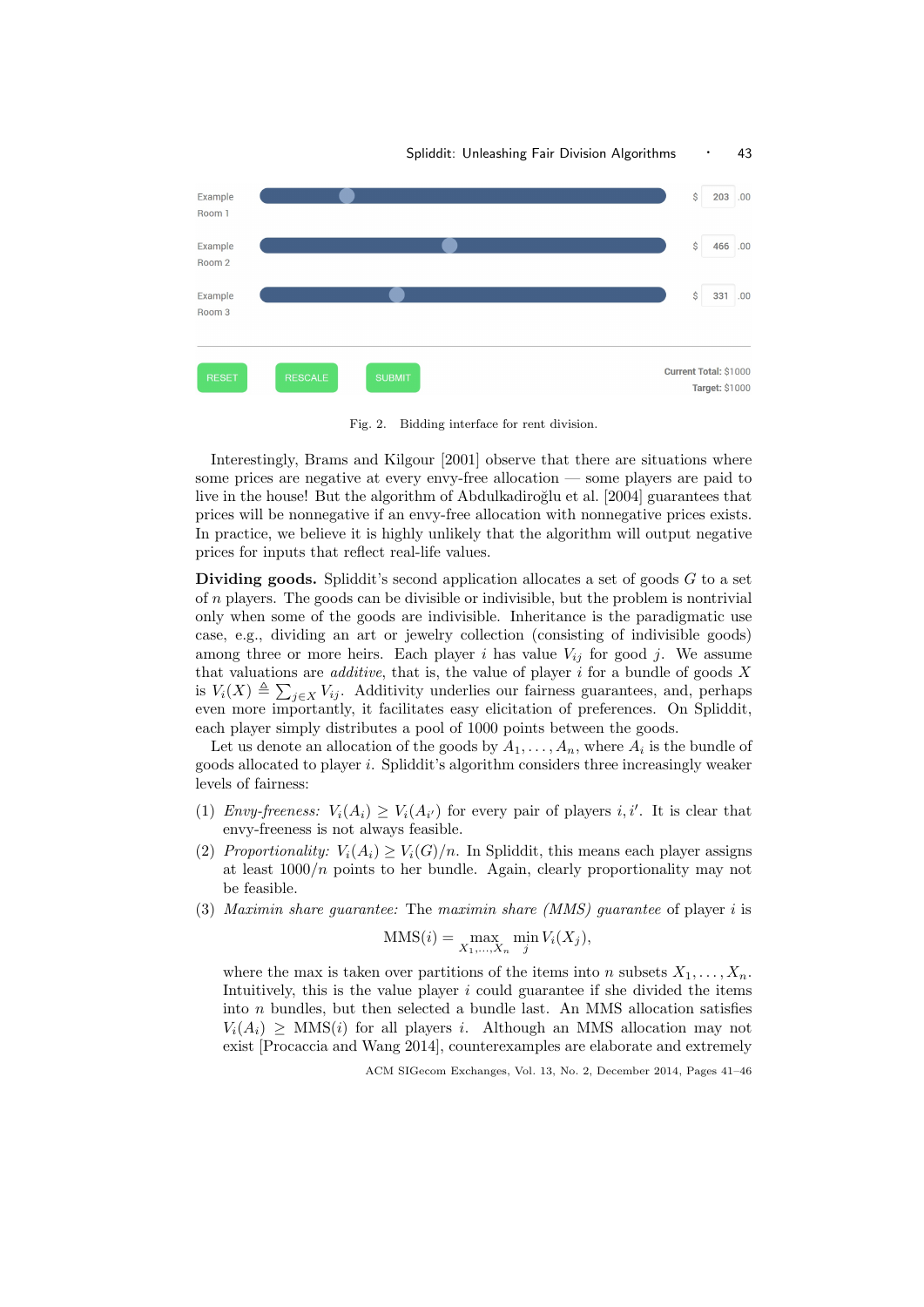### <sup>44</sup> · J. Goldman and A. D. Procaccia

unlikely to occur in practice. Moreover, an approximate MMS allocation is guaranteed to exist. Specifically, we can always find an allocation such that  $V_i(A_i) \geq \frac{2}{3}$ MMS(*i*) [Procaccia and Wang 2014].

Spliddit's algorithm works as follows. First, it finds the highest feasible level of fairness. If envy-freeness and proportionality are infeasible, the algorithm computes the maximum  $\alpha > 0$  such that each player can achieve an  $\alpha$  fraction of her MMS guarantee. Second, the algorithm maximizes social welfare —  $\sum_i V_i(A_i)$  — subject to the fairness constraint found in the first phase. Crucially, while we believe that it will always be possible to find an MMS allocation (with  $\alpha = 1$ ),  $\alpha > 2/3$  is provably feasible even in the worst case [Procaccia and Wang 2014]. This fact enables us to specify an indisputable fairness guarantee, honoring Spliddit's promise (as made by its tagline) to provide provably fair solutions.

Sharing credit. The third and final application divides credit for a joint project between n players. Possible use cases include determining scientific credit for a paper, dividing a company bonus based on employees' relative contributions, or sharing credit for a class project. Player i reports how the rest of the credit should be distributed among the other players. For example, if player 1 thinks that players 2 and 3 contributed equally, and player 4 contributed twice as much, then player 1 would report the contributions 25%, 25%, and 50%, respectively. A solution divides 100% of the full credit for the project among the players.

Work by de Clippel et al. [2008] provides a family of rules for credit division; Spliddit implements one of them.<sup>5</sup> This solution is guaranteed to satisfy a slew of desirable properties. Most importantly, it is impartial: a player's share of the credit is independent of her report. The solution is also consensual: if there is a division that agrees with all players' reports, then it is the outcome. While consensuality seems to be quite unrestrictive at first glance, de Clippel et al. [2008] show that if  $n = 3$ , an impartial and consensual rule cannot be *exact*, that is, it would have to sometimes allocate less than  $100\%$  credit overall.<sup>6</sup> Spliddit therefore enforces  $n > 4$ .

It is worth noting that one of the possible use cases of the credit division application — sharing scientific credit for a paper — gives rise to interesting questions. Determining the order of authors is a notorious source of acrimony in scientific fields where contribution-based ordering is the norm (that is, almost all scientific fields). Ordering authors by their (fair) share of the credit is an obvious solution. But doing so would not preserve impartiality! Intuitively, while a player cannot change her own share of the credit, she can decrease another player's share below her own, thereby increasing her position in the author ordering. Very recent work by Berga and Gjorgjiev [2014] establishes impossibility results for impartial ranking under a strong notion of impartiality. Despite this theoretical difficulty, we do believe it is reasonable (albeit not ideal) to use Spliddit's credit division application for the explicit purpose of ordering authors.

<sup>5</sup>Specifically, the formula in Equation (17) of the paper of de Clippel et al. [2008] is used, with arithmetic means as the aggregators  $\rho$  and  $\tau$ .

 $6$ Note that normalizing the shares would violate impartiality: by changing the sum of shares, a player can change her own normalized share of the credit.

ACM SIGecom Exchanges, Vol. 13, No. 2, December 2014, Pages 41–46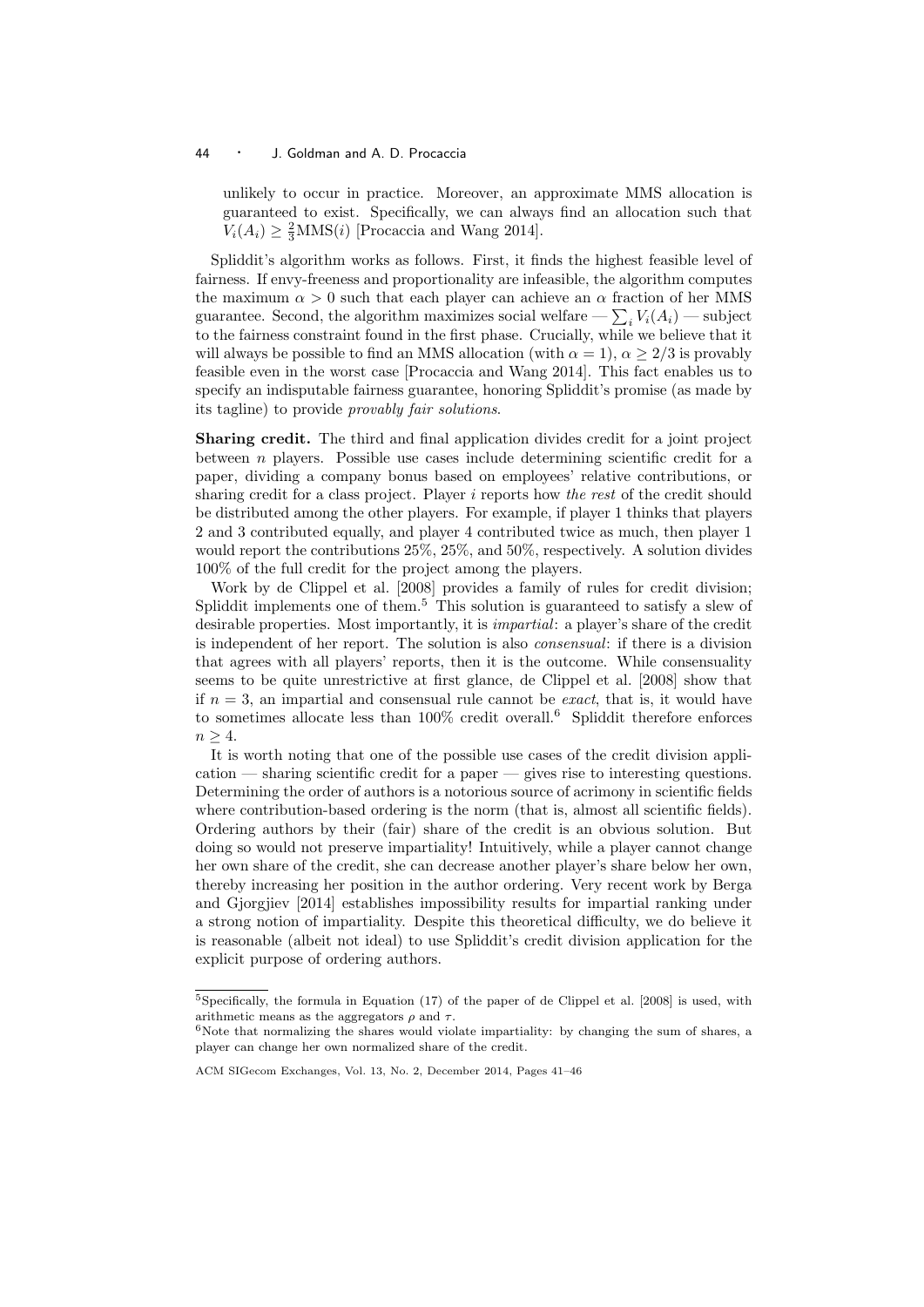## 3. IMPLEMENTATION DETAILS

The implementation of Spliddit is centered around a single web application written in Ruby on Rails. All of Spliddit's nouns, including application instances, players, goods, valuations, and allocations, are modeled using Ruby on Rails Active Record, an object-relational mapping system. On the front end, Spliddit uses the jQuery Javscript library to create interactive user interfaces such as the one used for bidding. Spliddit takes advantage of several services offered by Amazon's cloud computing platform: Elastic Compute Cloud (for hosting Spliddit's webservers and running the division algorithms), Elastic Beanstalk (for deploying and automatically scaling Spliddit to handle heavy web traffic), Relational Database Service (for hosting Spliddit's database), and Simple Email Service (for sending email notifications).

The algorithms described in Section 2 are written in Java for improved performance and ease of implementation. The splitting rent application employs a method of Unver [2007] for efficiently computing the set of overdemanded rooms based ¨ on the Gallai-Edmonds Decomposition Lemma for bipartite graphs. The dividing goods application uses IBM's CPLEX Optimizer and IBM's Concert Technology for modeling and solving mixed integer linear programs in Java (mixed integer linear programs are required so that users can mark goods as either divisible or indivisible). Each of the three fairness properties described in Section 2 can be expressed as linear constraints; however, for the weakest level of fairness, the algorithm must first solve mixed integer linear programs to compute each player's MMS guarantee. The implementation for the sharing credit application is straightforward in comparison, involving the computation of several summations. Since these algorithms can be time consuming when inputs are not very small, Spliddit uses Delayed Job to run the algorithms in background processes, freeing the webservers to quickly respond to incoming HTTP requests.

### 4. CLOSING REMARKS: EMPIRICAL FAIR DIVISION RESEARCH

As noted above, Spliddit's two primary goals are providing access to fair division methods, and outreach. However, Spliddit also has the potential to become a revolutionary platform for empirical fair division research. Indeed, as noted by Herreiner and Puppe [2009], fairness properties such as envy-freeness are difficult to study in the lab. A typical experiment in the context of indivisible goods informs each participant of her "value" for each virtual "good", and pays each participant based on her value for her allocated bundle. In this setting envy-freeness is problematic, because a participant does not truly care about which goods were allocated to another participant (as the goods have no real value) — presumably she mainly cares about how much other participants were paid.

In contrast, Spliddit allows us to partition thousands of users (who report their values for real goods) into multiple groups, and employ a different solution for each group. Happiness surveys will then allow us to gauge the relative importance of various criteria in a way that was previously impossible.

#### **REFERENCES**

ABDULKADIROĞLU, A., SÖNMEZ, T., AND ÜNVER, M. U. 2004. Room assignment-rent division: A market approach. Social Choice and Welfare 22, 3, 515–538.